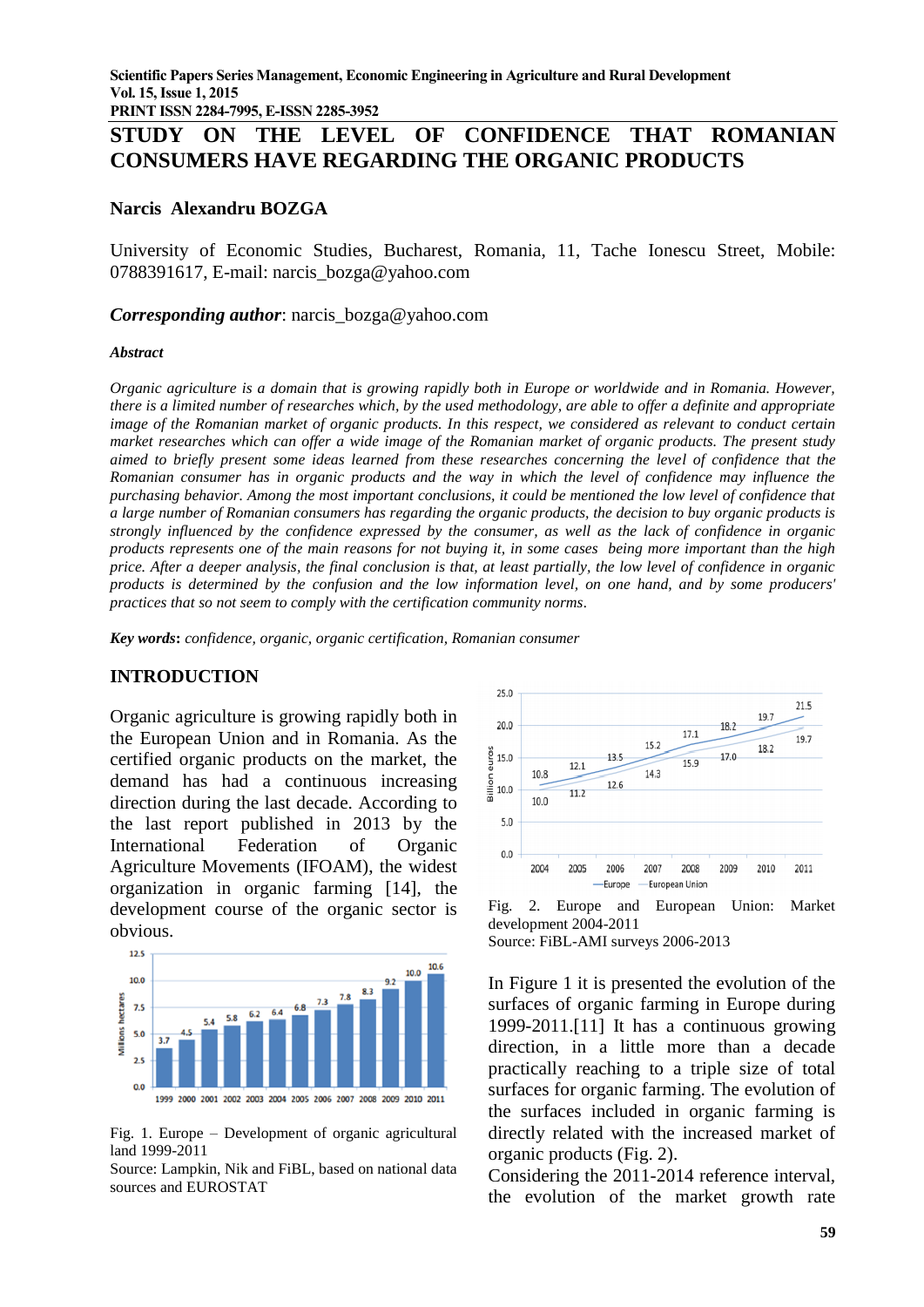**PRINT ISSN 2284-7995, E-ISSN 2285-3952** 

registered a faster rhythm than the total of organic farming surfaces, which means that the demand recorded a slight increase than the offer. [11, 12]

The same directions are available for the organic products market in Romania.[3] According to the most recent reports of MARD, the number of producers registered in organic farming increased five times during 2010-2014, while the cultivated areas almost doubled.[15]

According to the IFOAM report, during the year 2011, the market value of organic products in Romania was of about Euro 80 million. (IFOAM-FiBL). [11]

Despite these trends, there is a very limited number of market researches regarding the organic products market in Romania.

In addition, in most of the cases, the methodology used to conduct the researches is not able to provide an overview on the consumption or the consumers of such products.

In a different approach, the food market in Romania is characterized by some certain features which substantially vary from most the EU markets. Two of these features are the large number of producers who are operating in small farms and self-consumption.

Based on these aspects, this study aimed to carry out a market research on the organic products market in Romania. The purpose is to highlight a series of market characteristics regarding consumers, manufacturers and retailers of organic products.

Among the most interesting results are the ones relating to the confidence that the Romanian consumer has regarding the authenticity of the organic products. Confidence is a very important component of the consumer behavior as it represents a motivating factor and it can become, as further demonstrated, the main reason for buying or non buying organic products.

# **MATERIALS AND METHODS**

The study goal is to complete an analysis of the level of confidence that consumers have in organic products or, more precisely, that those products strictly respect the European

certification rules in force. Furthermore, the study aims to clarify the correlations of the level of confidence that exists between the consumer and his/her purchasing behavior and the consumption of organic products.

The study is based on the results of two wider researches carried out during October 2013 and June 2014: a quantitative research among consumers and a quality research among the farmers registered in organic farming in Romania.

The quantitative research was carried out in April-June 2014 and it targeted a focus group of 1,000 people nationally representative for urban areas. It was conducted and concluded with satisfactory accuracy a random sampling, planned according to gender, age group and type residence places. The research was conducted by survey, having as data collection instrument the telephone survey.

The exploratory research was carried out during the period October-December 2013. The method of primary data collection was represented by in-depth semi-directed interview.

The investigated focus group included 15 persons, owners or managers of organic farms. In order to obtain a more comprehensive image, farmers from all geographical areas of the country were interviewed.

Producers of all important farming sectors were also represented: field crop, vegetable farming, animal husbandry, beekeeping, mixed farms.

Another criterion regarding the sampling was the configuration of the landscape where the farmers carry out their activity. Therefore, with approximately equal proportions there are represented the plain, hills and mountain areas. [2]

The statistical analysis of the data was performed using the IBM SPSS Statistics software. For the qualitative research we used the interview content analysis method.

We also consulted and used secondary data sources, especially those from Ministry of Agriculture statistics, as well as the information obtained directly from the Department of Organic Agriculture representatives within the Ministry.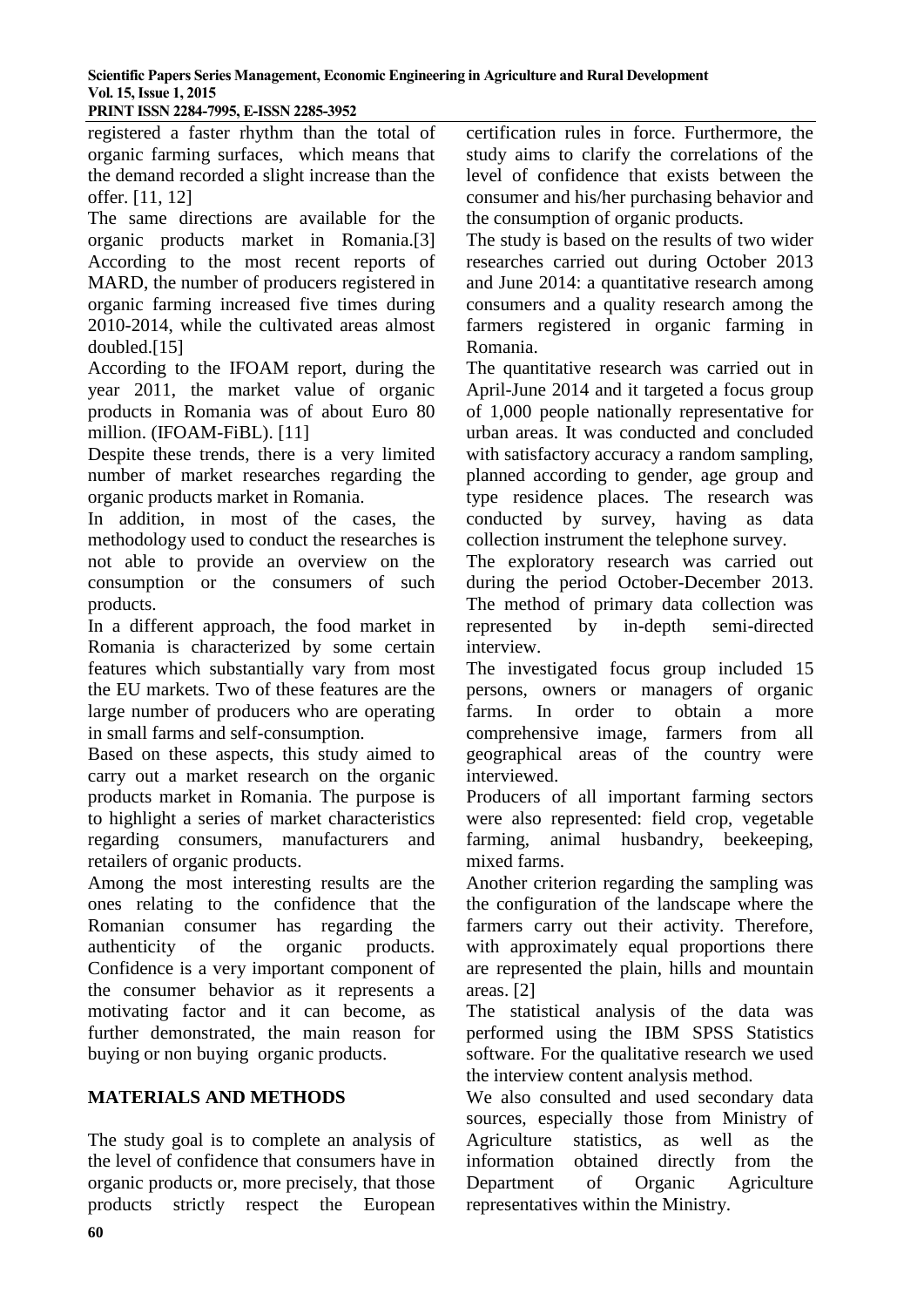#### **PRINT ISSN 2284-7995, E-ISSN 2285-3952 RESULTS AND DISCUSSIONS**

First of all we have to mention that, of the total of consumers focus group on the organic products, were asked only those who answered that they knew what organic products were. They represent 83.6% of the population studied, while 13.25 % of respondents answered that they did not know what organic products were, and 3.1% were not sure. (fig. 3)



Fig. 3.Responses distribution to the question "Do you know what are organic products?" Source: Own calculation.

# **The level of consumers' confidence in conformity of organic products**

To verify directly the level of confidence in organic products, the respondents were asked a question: "Do you believe that organic products strictly observe rules of certification? Namely, are they really organic..." The answers were recorded using a semantic differential scale of 5 steps. (fig. 4)

It may be noted that a satisfactory level of confidence (a lot of confidence or enough confidence) was expressed by 19.5% of respondents, while 38% of them said they had pretty little or very little confidence that organic products observe the certification standards.

A special discussion may exist in the case of more than 42% of the respondents who were placed in the middle of the scale.



Fig. 4. The respondents' level of confidence regarding organic products Source: Own calculation.

In the event that the secondary data regarding the consumers of organic products in Romania would have been more detailed and if there were previous representative researches on that matter, so that hypotheses could be formulated, we could have chosen a scale with an even number of steps. In this way we could have determined how many of the nearly half of respondents who were placed in the middle of the scale were likely to confide in than to distrust and how many vice versa. Given the present situation, we believe that the answer ,,so so" rather indicates an insufficient level of confidence in genuineness of organic products. However, it may be assumed that some of those who answered, there was a percentage of undecided persons and a number of respondents who are merely not interested in that domain, but whose balances cannot be determined in this research. Back to the matter, there was a small percentage of respondents, less than 20%, who stated that had a lot of confidence or enough confidence in the organic products.

Comparing with the European Union level, approximately 70% of the consumers declared that they confided in the organic products.[13] The causes of this situation are more subtle and do not represent the subject of the present study. However, during the research we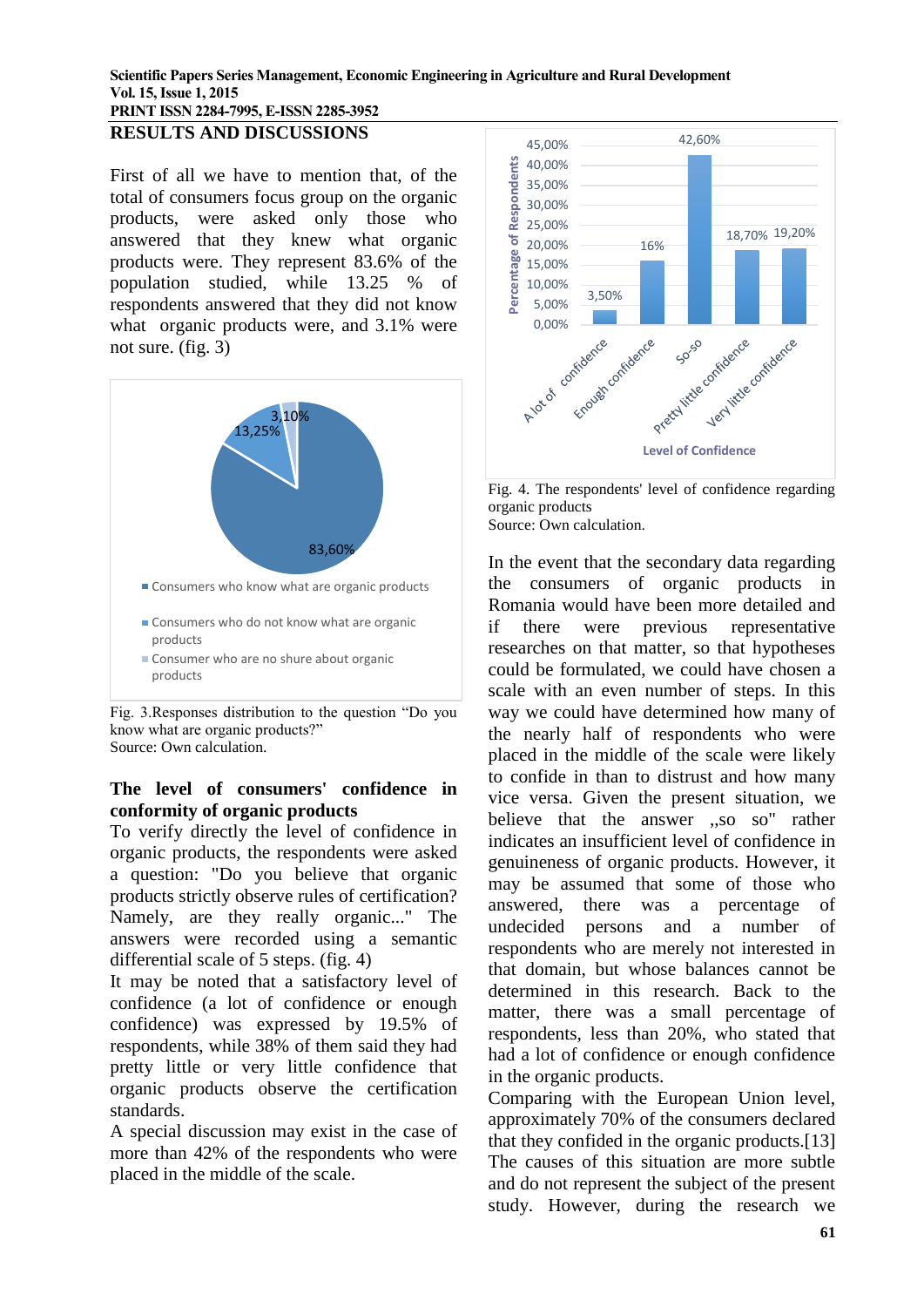#### **Scientific Papers Series Management, Economic Engineering in Agriculture and Rural Development Vol. 15, Issue 1, 2015 PRINT ISSN 2284-7995, E-ISSN 2285-3952**

identified some clues which could explain the low confidence of the Romanian consumer in organic agriculture. Among them we mention the confusion that many of the respondents made between certified organic products and conventional products without certification, presented as organic, as well as the low level of consumer's information on organic products. To support these statements, among others, the answer to the question "How do you recognise the organic products when buying them?" can be added. We consider eloquent the fact that only 9.1% of the buyers of organic products state the ECO certification/ logo/ label as being the identification element of organic products. In terms of bivariate analysis, there is not any significant connection between the level of confidence in organic products and respondents' gender, age category to which they belong, type of residence place or level of education.

There is a weak connection between the level of confidence in organic products and the information level that the respondents declare that they have on such matter. In order to determine how informed respondents consider themselves on organic products, they were asked to perform a self-evaluation on a scale from 1 to 10. Afterwards, in order to enable the statistical analysis, according to the scales given, we established three categories of respondents: well informed (9-10), averagely informed (5-8) and poorly informed (1-4). The correlation is demonstrated in the way that the persons who answered that were well informed about the organic products tend to have more confidence that those products comply with the certification norms. Thus, 29% of those well informed said that they had a lot of confidence or enough confidence, compared to 18% of those who consider themselves averagely informed and 12% of the poorly informed. On the other hand, regarding those who declared no confidence in organic products certification, there were no significant differences according to the level of information

**The way in which the level of confidence influences the buying behavior of organic products**

One of the directions undeniably detached from quantitative research is that confidence is the main factor to influence the decision to purchase. More precisely, lack of confidence, or insufficient confidence in organic products expressed by a high percentage of respondents represents, together with the price or the consumption from own products, are some of the main reasons which limit the purchase of organic products.

The questionnaire used for mentioned research comprises a number of open questions, including at least three which are directly related to reasons for buying/ not buying organic products. Such questions were addressed to those who declared that they have not bought organic products so far, and those who buy such products monthly or rarely. After analyzing the content of open questions we were able to categorise the received answers in several generic categories. Buyers of organic products were asked which were the main factors that could increase the frequency of purchase. (Table 1).

Table 1. Main factors that could determine the respondents to buy organic products more often.

|   | What could determine you to      | Respondents |
|---|----------------------------------|-------------|
|   | buy organic products more        | (%)         |
|   | often?                           |             |
|   | Lower prices                     | 32.8        |
| 2 | The safety that the products are | 30.1        |
|   | organic. More Confidence in      |             |
|   | farmers                          |             |
| 3 | Products availability in shops   | 10.9        |

Source: Own calculation.

They unassisted identified elements which could determine them to buy organic products more often. In table 1 it it can be observed that, together with the price, the lack of confidence in producers/ the safety that the products meet the rigors of organic farming, represent the main factors which determined the consumers not to buy organic products more often. As a matter of fact, these factors are directly correlated.

Taking into account the fact prices for organic products are significantly higher than those of conventional products [5, 8], the consumer needs a proper motivation to pay more. While superior qualities and benefits associated with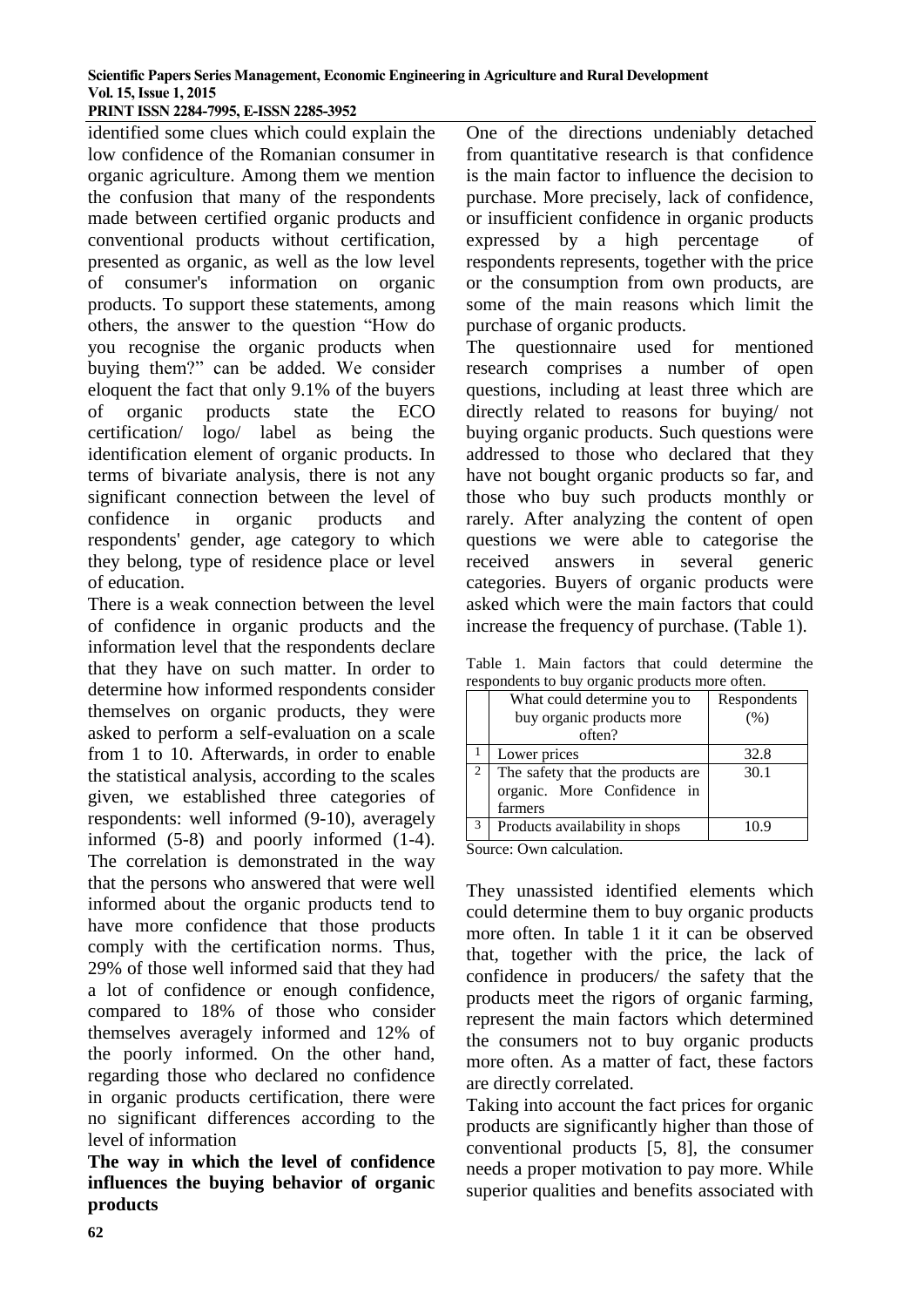### **PRINT ISSN 2284-7995, E-ISSN 2285-3952**

organic products are not questioned by most of the respondents (including those who have never bought such products), the lack of confidence is in the position to reduce or even to cancel a positive motivation associated with intrinsic qualities of organic products.

The same discussion is valid also for the category of respondents who have not bought organic products so far. When asked about the main reasons for not buying they answered unassisted and their responses are listed in the following table (Table 2).

| Table 2. Main reasons for not buying organic products |  |  |  |
|-------------------------------------------------------|--|--|--|
|                                                       |  |  |  |
|                                                       |  |  |  |

| What are the main reasons why | Respondents |
|-------------------------------|-------------|
| you have not bought organic   | (% )        |
| products so far?              |             |
| Own production. Family has a  | 33.1        |
| farm at the countryside       |             |
| The lack of confidence        | 28.9        |
| The price is high             | 23.2        |

Source: Own calculation.

In this case too, the lack of confidence is the second reason for not buying, in order they mentioned.

Worth noting that the most frequent reason for not buying is determined by particularity of the Romanian market, self-consumption, while for consumers who do not have opportunity to get their own products, lack of confidence is a more frequently reason for not buying than the high prices, generally associated with organic products.

A subcategory of respondents who have not bought organic products yet, but expressed their willingness to buy such products in future, were asked to mention the main factors that might facilitate the purchase (Table 3).

Table 3. Factors that could encourage the buying of organic products among the non-buyers.

|   | What could determine you to buy  | Respondents |
|---|----------------------------------|-------------|
|   | organic products in future?      | $\%$        |
|   | More confidence. The safety that | 22          |
|   | the products are organic         |             |
|   | Lower prices                     | 19.5        |
| 3 | A healthier way of life. Other   | 16.3        |
|   | reasons concerning the health    |             |

In this case too, confidence has been identified as the main motivating factor, with a greater balance in the answers comparing to the decrease of prices, which, in previous researches, was considered to be the most important reason for not buying organic products among the informed consumers. [5, 8].

It may be noted from the data previously presented, that both consumers and nonconsumers of organic products, in large numbers, express their lack of confidence regarding the genuineness of these products. For both categories of respondents lack confidence represents a factor that limits or restricts the purchase of organic products. The relationship between the confidence and the decision to buy organic products can be expressed more clearly, and analyzing the correlation between the level of confidence declared by the respondents and the answer to the question "Have you bought organic products so far?" (Fig. 5)



Fig. 5.Consumers/Non Consumers variation depending on confidence level Source: Own calculation.

It may be noted that between the two categories of answers there is a significant connection, in the meaning that they are inversely proportional.

As the level of confidence in organic products decreases, the percentage of persons who have never bought organic products increases. Interesting to note is the fact that there is no, in case of buyers of organic products, statistically significant connection between the level of confidence and the frequency of purchase, although the respondents who buy frequently organic products seem to have more confidence in their genuineness.

This lack of correlation can be rather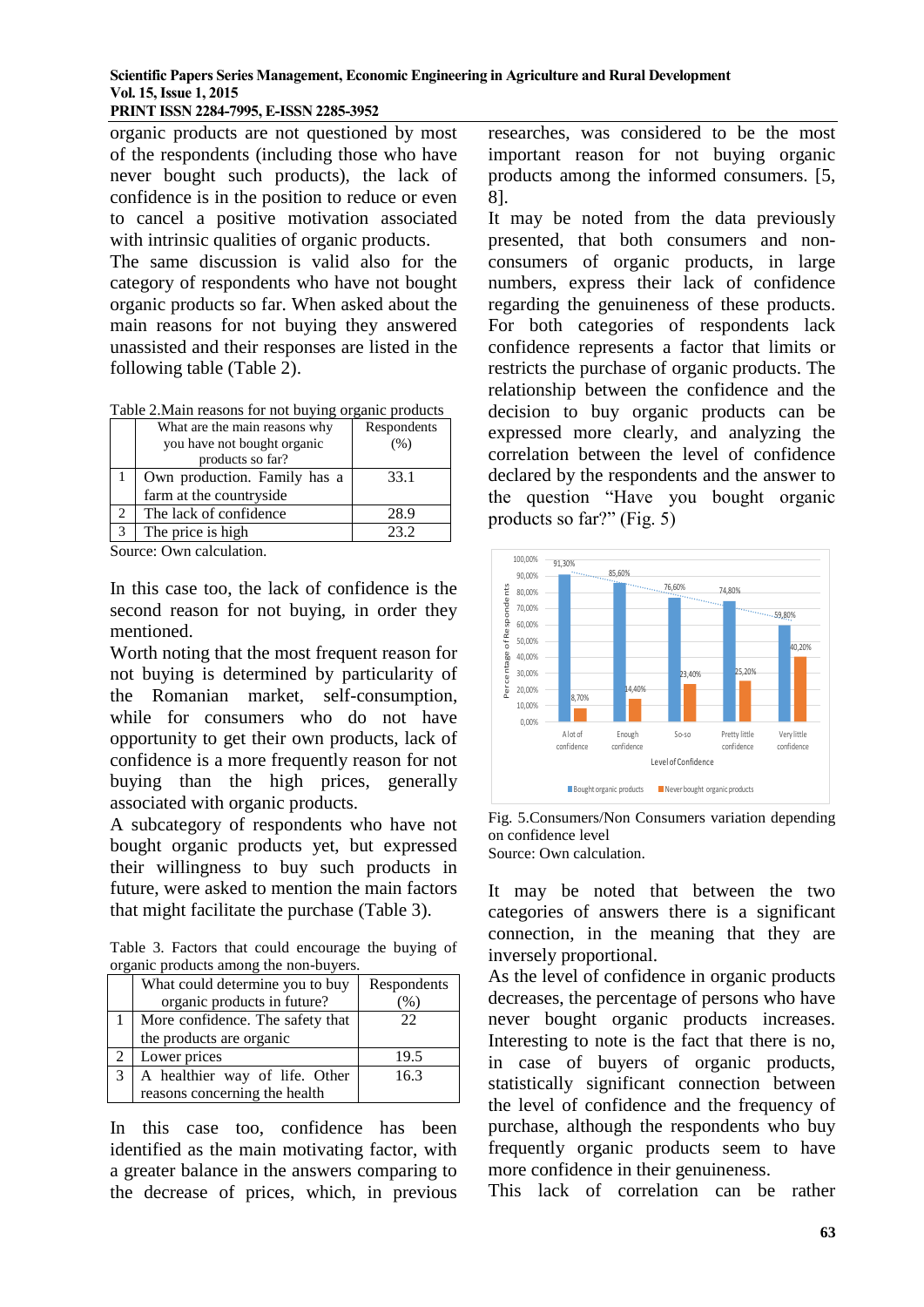**PRINT ISSN 2284-7995, E-ISSN 2285-3952** 

explained by the confusion that many of consumers make between certified organic products and similar conventional products, which they consider as being organic, confusion which influences the analysis results of the primary data.

### **Confidence in organic products from the perspective of producers and control authorities.**

Having as its starting point the low level of confidence expressed by a large percentage of consumers, we considered to necessary to correlate their point of view with the perspective of those involved in the production and the control authorities. Especially, to conduct a brief analysis to see whether the reticence and concerns expressed by consumers regarding the conformity of the organic products have a real basis.

Producers' point of view, as shown in exploratory research by in-depth interview, at declarative level, is normal. Organic products produced in the farms are in full compliance with European certification norms, safe for consumption and of higher quality comparing to conventional products. Although the analysed sample was relatively small, typical of qualitative research, there are some indications that determine us to question the sincerity of some manufacturers. [2]

Precisely, 13% of those surveyed state regarding their competitors that they do not strictly observe the rules of organic farming. It should be noted that they are part of a more developed branch in Romanian organic farming, the production of eggs. Taking advantage of the fact that we were able to contact all leading manufacturers registered at the Ministry of Agriculture regarding the organic eggs production, we conducted a detailed analysis of this sector[1].

Considering the respondents' statements and the visits of production facilities, where we were allowed to visit, we could identify another two aspects that question the conformity of the organic products in this category:

 2 of 5 producers said they obtained very high productions (percentages of egg laying 87-93% per day), difficult to achieve even for conventional farming systems and totally

unnatural for organic farming. In this situation the conformity of the feed used with rigors of organic farming can be questioned, more precisely the use of chemical or biological synthesis components, which significantly increase production, but are prohibited in organic farming.[6]

Where we were allowed to visit the production facilities (in 2 cases out of 3 which gave us the permission), the growing system seemed to be rather industrial, closer to conventional agriculture than organic agriculture. Actually, all the equipments were automatic and the birds had at most theoretically access to grazing grass (4 square meters per bird as required by law) in reality, although the weather was favorable, the birds were kept inside farm.[6, 9 ]

There are some question marks regarding other analyzed branches of organic farming, such as crop production, they are all connected mainly with high levels of production reported by some farmers, basically similar to those of conventional agriculture.[7,10] However, we are able to bring specific scientific arguments, we prefer only to bring them into question.

Although we mentioned the previous aspects, it is imperative for the accuracy of the analysis to mention that this is not a general course, in most of the analysed cases we lack of basis to say that there are suspicions about the respondents' sincerity or the quality of their products.

The perspective of the control and certification authorities is clear: all organic certified products on the market comply with European legislation in force.

Representatives of certification authorities accredited in Romania take advantage of every opportunity (conferences, specific exhibitions, producers meetings) retire their point of view. It cannot be questioned in a scientific research. However we can discuss on this topic, the points of view of governmental organizations in Romania.

In Romania, the organic agriculture is represented by a department within the Ministry of Agriculture and Rural Development.

Although undersized, it deals with solving all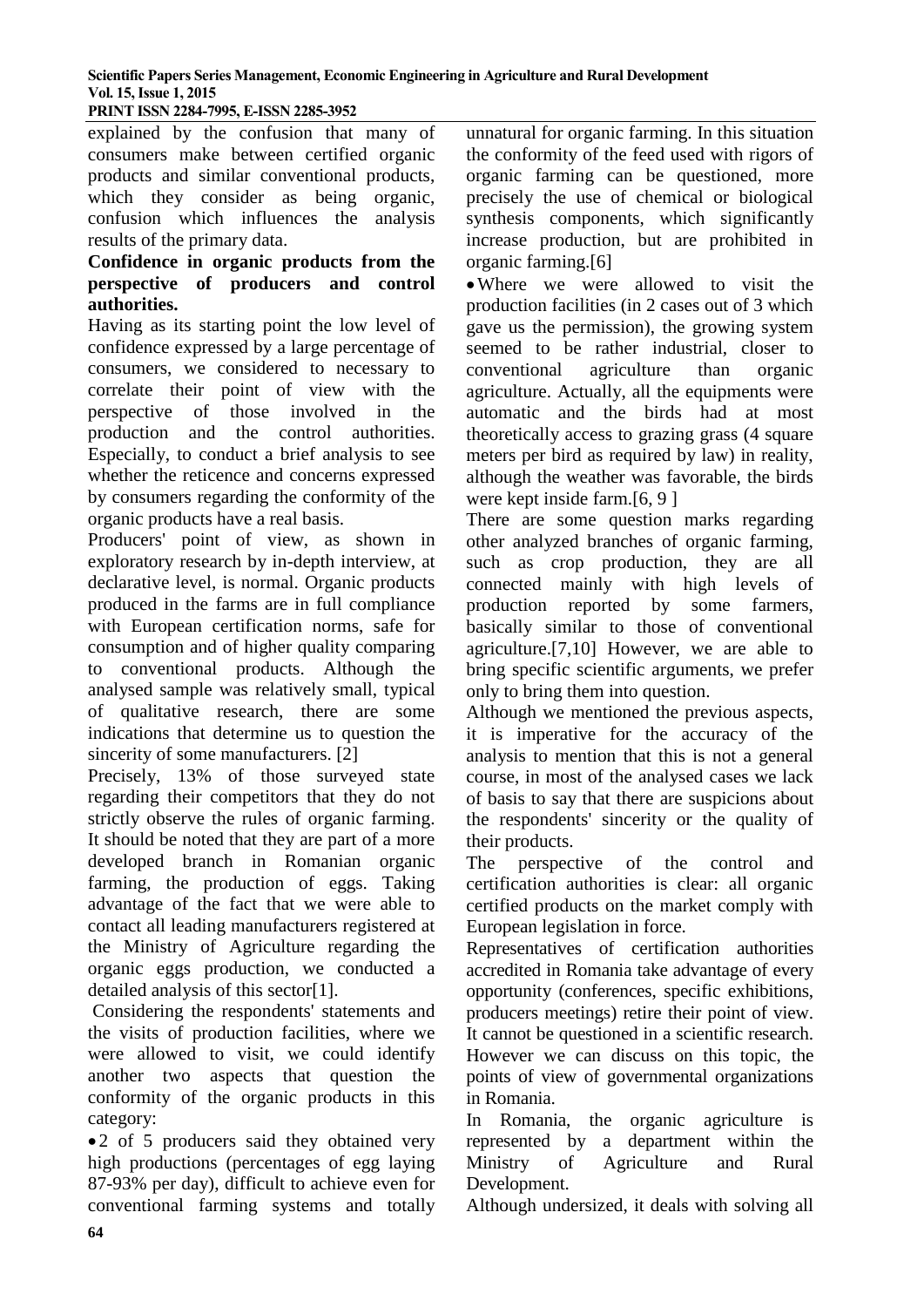**PRINT ISSN 2284-7995, E-ISSN 2285-3952** 

problems of organic agriculture, as well as strategies proposals and implementation of EU strategies regarding the development of the sector.

The representatives of this department provided us with the latest statistics available, and giving us additional information that are not found in these statistics. We consider important and relevant the presentation of some conclusions that emerged from the discussions with the department director of Organic Agriculture Department within MARD. The ideas are directly related to certification authorities, certification and compliance process of organic products and these are presented with the prior consent of the person mentioned.

• In 2013, MARD withdrew the accreditation the two institutions of organic certification on Romanian market, after finding serious and repeated irregularities when performing the control tasks. The economic agents certified by the mentioned authorities were forced to remedy the identified deficiencies and to recertify to other accredited authorities. A great part of the important operators on the organic products market from Romania were certified by two authorities that had lost accreditation.The certification and control authorities currently accredited do not have enough staff, especially qualified specialists to verify the specific activity of all the economic agent in the portfolio.

Laboratory analysis of the finished products, with the purpose to identify certain compounds banned in organic agriculture are rarely used.

Certification and control authorities tend to be very tolerant towards the economic agents that they inspect, the main cause of this fact is represented by the contractual

relationship between them (certification and control authorities are financed exclusively from sums collected from the farm operators they verify, charged as certification fees)

Government authorities have difficulties in monitoring the sector because of the small number of staff.

Government authorities prefer not to publicise the deficiencies found, to avoid

discrediting a perspective sector, which is just starting out.

In short, we can say that there are some specific reasons that could feed the lack of consumer confidence in organic products. In this study we tried to determine, among other things, if there are some objective factors that may underlie at the low confidence of the Romanian consumer, in organic products. These factors were identified as a result of scientific research and we can not say in any way that any one of them would be widely known. Specifically, we can not categorically say that any irregularities in the process of obtaining organic products identified by us, although real, are among the factors that influence consumer confidence in organic products or its purchasing behavior. All that we can say is, with a very high degree of certainty, that there are significant irregularities.

# **CONCLUSIONS**

Following the researches, it can be concluded that the level of confidence of the Romanian consumer in organic products is quite low.

A relatively small percentage of respondents (under 20%) declare they have enough or very much confidence in this product category, while almost 40% of them say they have little or very little confidence in organic products. By comparison, according to research carried out at EU level, approximately 70% of consumers say they have confidence in organic products.

The lack of trust does not refer to the intrinsic qualities of organic products. The benefits of their consumption and superior qualities to the conventional products are acknowledged and accepted by the majority of respondents, including those who have not so far bought organic products. Instead, consumers have strong reservations about the authenticity of organic products and that if indeed they strictly fulfill the rules of certification in force.

Lack of confidence regarding the conformity of organic products significantly influence consumer buying behavior, in particular the decision to purchase organic products. Both